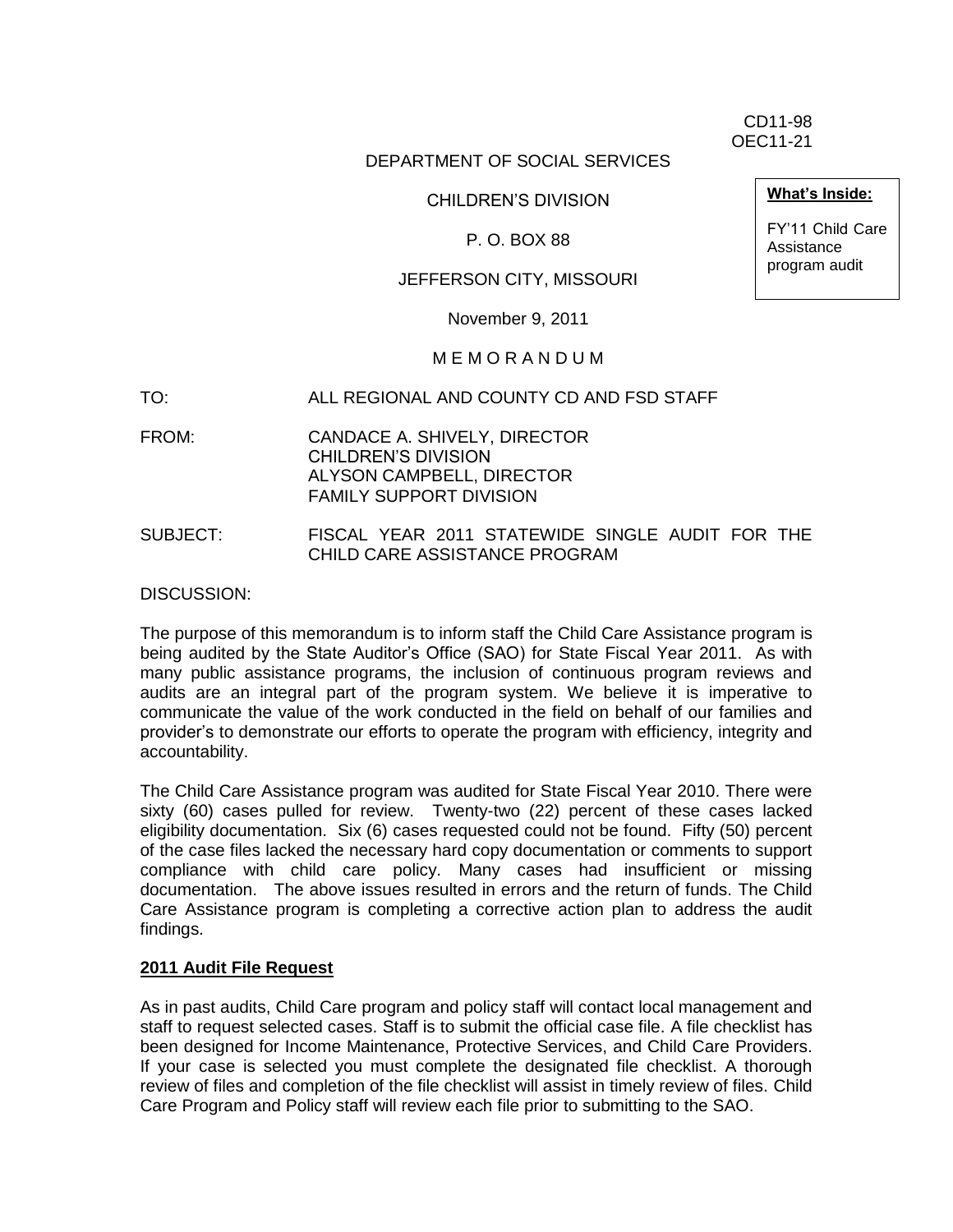### **All case files must be submitted within 10 business days of the request date. If a file has been transferred, FSD/CD staff is to coordinate with the transfer county to have the file reviewed and submitted.**

**Note:** Do not hold a file, while you try to find "one" last document. All missing or insufficient documentation must be identified and explained on the checklist. For files submitted with missing documentation, staff has **5 business days** to search and return the missing information. Audit reviews are time sensitive and it is imperative staff follow the instructions on the file checklist, so files can be reviewed and returned to the field in a timely fashion.

### **All Staff should ensure the following:**

- Ensure requested documentation is in the file.
- Flag requested and supporting documentation.
- Complete the file checklist and submit with the file.
- The assigned local worker will need to locate the file, review the file, verify supporting documentation and comments are included, and complete the file checklist. The supervisor of the worker will need to conduct a final review of the file prior to submitting the file to Child Care Subsidy Unit for review. Child care program and policy staff will review the file and sign off on prior to sending the file to SAO.
- Coordinate with program and policy staff in resolving audit issues. Take action on identified client overpayments which have been identified as a result of the audit.

### **Child Care Provider Relations Staff**

- Ensure requested documentation is in the file.
- Flag requested and supporting documentation.
- Complete the checklist and submit with the file.
- Use the "Request for Attendance Record" form (CD-177), when requesting records from child care providers.
- The assigned local worker will need to locate the file, review the file, verify supporting documentation is included, and complete the file checklist. The supervisor of the worker will need to conduct a final review of the file prior to submitting the file to Child Care Subsidy Unit for review. Child care program and policy staff will review the file and sign off on prior to sending the file to SAO.
- Coordinate with program and policy staff in resolving audit issues. Take action on identified provider overpayments which have been identified as a result of the audit.

In conclusion, we share the above information in an effort to increase staff knowledge regarding on-going reviews and audits. Supervisors are encouraged to share and discuss this information with the staff.